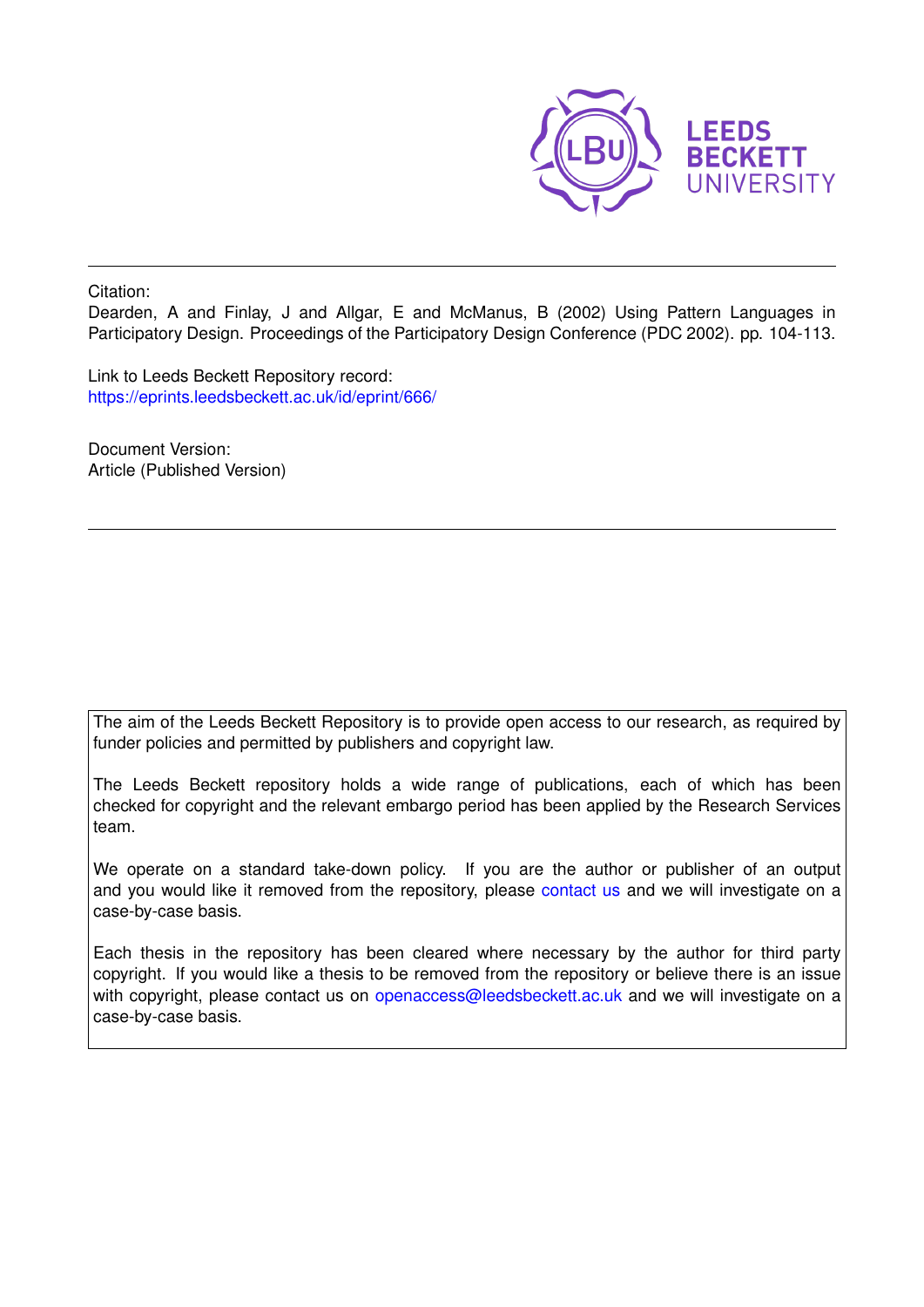# **Using Pattern Languages in Participatory Design**

School of Computing & Management Sciences, Sheffield Hallam University, Sheffield, S1 1WB, UK +44 114 225 2916

# **Andy Dearden Janet Finlay, Elizabeth Allgar Barbara McManus**

School of Computing Leeds Metropolitan University The Grange, Beckett Park, Leeds, LS6 3QS, UK +44 113 283 2600 a.m.dearden@shu.ac.uk j.finlay@lmu.ac.uk bmcmanus@uclan.ac.uk

Department of Computing, University of Central Lancashire Preston, PR1 2HE, UK +44 1772 893288

# **ABSTRACT**

In this paper, we examine the contribution that pattern languages could make to user participation in the design of interactive systems, and we report on our experiences of using pattern languages in this way.

In recent years, there has been a growing interest in the use of patterns and pattern languages in the design of interactive systems. Pattern languages were originally developed by the architect, Christopher Alexander, both as a way of understanding the nature of building designs that promote a 'humane' or living built environment; and as a practical tool to aid in participatory design of buildings.

Our experience suggests that pattern languages do have considerable potential to support participatory design in HCI, but that many pragmatic issues remain to be resolved.

# **INTRODUCTION**

The pattern language concept was originally developed, by the architect Christopher Alexander and his colleagues, both as a theoretical account of the properties of a humane, or 'living', built environment [2, 3, 5] and as a practical tool to aid participatory design processes [1, 4]. Patterns and, to a lesser extent, pattern languages have been widely adopted within software engineering as a form for sharing knowledge about 'good' design solutions between professionals [15], but the approach to patterns adopted in software engineering has ignored the participatory aspects of Alexander's original work.

In recent years, there has been a growing interest in the use of patterns and pattern languages to support humancomputer interaction (HCI) design [8, 9, 31]. Much of this work has been inspired by the perceived success of patterns in software engineering. Of course, the parallels between architectural and interaction design, with their common concern for the design of the human environment, are

arguably closer than those between architecture and Software Engineering. This may suggest that the benefits of developing pattern languages in HCI may be even greater than in Software Engineering. However, the approach to pattern languages adopted within HCI has followed closely that of software engineering, with the emphasis on sharing knowledge between professionals rather than on processes to support user participation in design. For example, the definition of a pattern language generated at the Interact'99 patterns workshop states: "The goals of an HCI pattern language are to share successful HCI design solutions *among HCI professionals*…" (our emphasis, as quoted in [9, p39]).

In this paper, we report our experiences of developing and evaluating pattern languages as aids to participatory design of web-based systems. From our studies we have identified a number of important issues that require further examination. These issues may also be of interest in other contexts where externally produced design advice is being used within a participatory design process.

# **Structure of this paper**

In the next section, we introduce the concept of patterns and pattern languages as used in architecture, software engineering and HCI. We then describe the approach we are developing for using pattern languages in practice and how it relates to Alexander's approach. We then make a number of observations both about the form of pattern languages and practices using them derived from our investigations. Finally, we discuss relationships with other work, and issues we hope to address in the future.

# **PATTERNS AND PATTERN LANGUAGES**

# **Pattern Languages in Architecture**

Alexander introduces design patterns as follows:

"Each pattern describes a problem which occurs over and over again in our environment, and then describes the core of the solution to that problem, in such a way that you can use this solution a million times over, without ever doing it the same way twice" [2, preface p. x].

Alexander's pattern language includes patterns addressing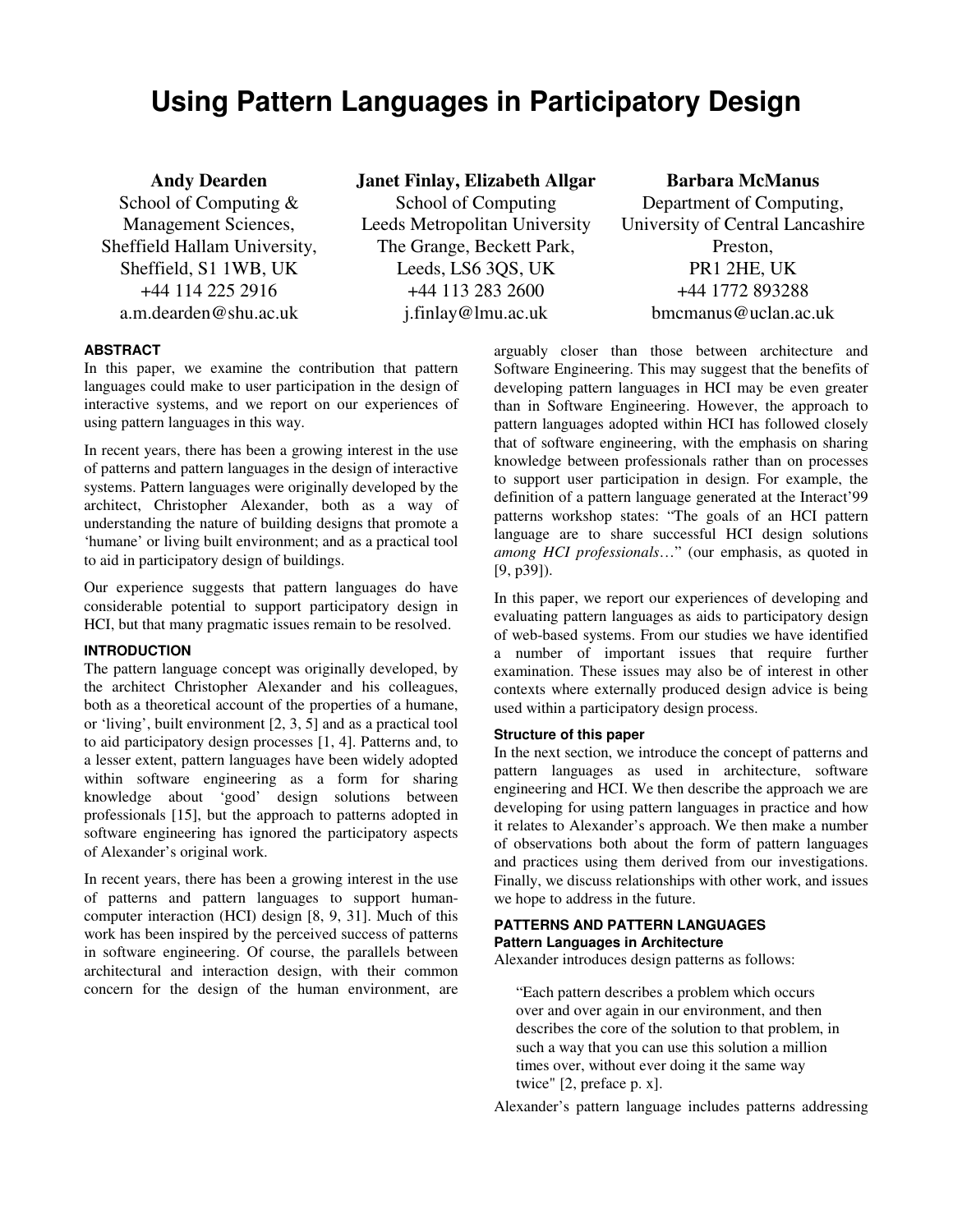different physical scales ranging from the distribution of cities [2, pattern 1], the organisation of communal space, e.g. 'Access to Water' and 'Accessible Green' [2*,* patterns 25 & 60], through to patterns addressing detailed structure in individual rooms, e.g. 'Windows which Open Wide' and 'Alcoves' [2, patterns 236 & 179]. An intermediate level pattern is 'Light on Two Sides of Every Room', for which the problem and solution are stated as:

"**When they have a choice, people will always gravitate to those rooms which have light on two sides, and leave the rooms which are lit only from one side unused and empty.**

Therefore:

*…* 

**Locate each room so that it has outdoor space outside it on at least two sides, and then place windows in these outdoor walls so that natural light falls into every room from more than one**  direction." (2, pattern 159, authors' emphasis)

For "convenience and clarity" [2, preface, p. *x*], Alexander defined a specific textual and typographical format for the presentation of a pattern, consisting briefly of: a name and reference number; a picture showing an example of an instantiation of the pattern; a paragraph to set the context; three 'diamonds' marking the start of the problem; a concise problem statement (emboldened); the body of the problem, including the empirical background (the motivation for the pattern) and the 'forces' involved in the resolution of the problem; a solution (emboldened and preceded by the word 'Therefore'); a diagram to illustrate the solution; another three 'diamonds' to mark the end of the problem; and a paragraph indicating how this pattern relates to other 'lower' patterns in the pattern language. Important features of this format are:

- the combination within each pattern of both abstract descriptions of the solution (in text and graphics) and an illustration of a concrete realisation of the pattern;
- the inclusion of explicit advice recommending a specific built form, rather than simply stating desirable properties of a 'good' solution;
- the combination of both the problem  $-$  solution pair (emboldened) together with text providing a rationale for the particular solution recommended.

Patterns within the language are related in a hierarchy with larger-scale patterns indexing patterns at smaller scales that can be used in their realisation. In  $[2 \& 3]$  Alexander develops an explicit analogy between the concept of a generative grammar for natural human language and pattern languages in architecture:

"both ordinary languages and pattern languages are finite combinatory systems which allow us to create an infinite variety of unique combinations, appropriate to different circumstances .." [3, p187].

The parallels between natural languages and pattern languages also relate to the way that Alexander understood the evolution and development of pattern languages. Alexander viewed pattern languages as shared cultural artefacts, reflecting the practices of the communities that developed them. He interpreted the development of design languages by professional communities, in ways that excluded the users of buildings, as part of what he viewed as the failure of modern architecture. One effect of this was that:

"Specific patterns, like, for instance, the light on two sides pattern, vanish from people's knowledge about building … And those few patterns which do remain within our languages becomes (sic.) degenerate and stupid."[3, p235].

Thus he claims:

"So long as the people of a society are separated from the language which is being used to shape their buildings, the buildings cannot be alive.

If we want a language which is deep and powerful, we can only have it under conditions where thousands of people are using the same language, exploring it, making it deeper all the time. And this can only happen when the languages are shared."[3, p241, 242].

For Alexander, pattern languages were, in part, a way of sharing knowledge about building throughout a society. The concept of local and culturally specific pattern languages can also be found in his work. For example, King [18] discusses the development of a specific pattern language to support the design of a school in Japan, which draws upon the earlier languages, but is specific to the particular community for whom the building is intended. There are parallels to be drawn between Alexander's description of pattern languages and Ehn & Kyng's [13] discussions of design as a language game, and the concept of speech communities discussed by Wynn & Novick [32].

#### **Design patterns in software engineering**

Early in the 1990s many software engineers were seeking ways in which design knowledge could be represented and shared between practitioners [6]. This led to an interest in the works of Christopher Alexander and resulted in early workshops at OOPSLA [11, 7] and then to the Pattern Languages of Programming conference series [12]. Discussed at these conferences are patterns and pattern languages that address many topics including the organisation of software projects and teams, design of user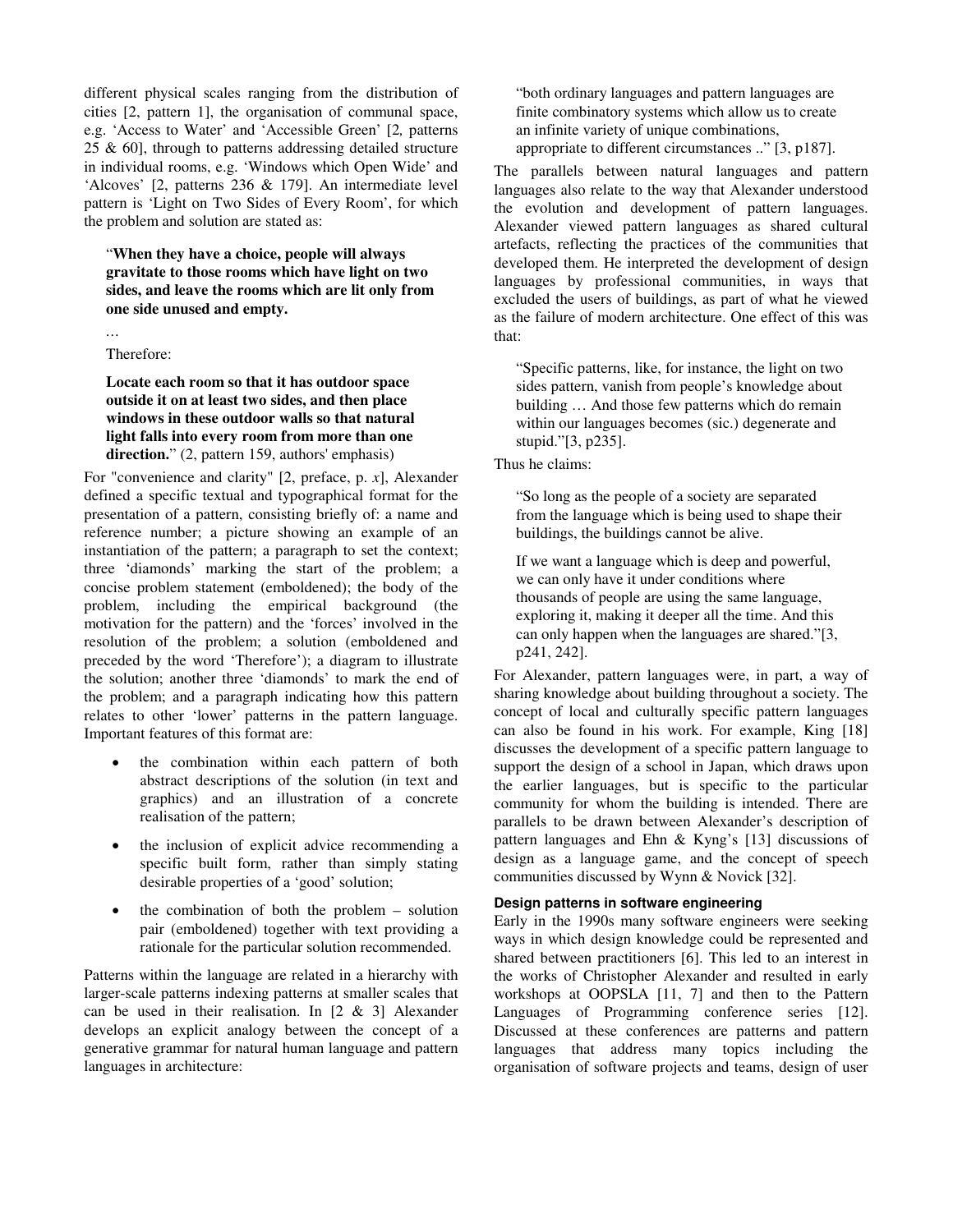interaction, and software architectural design.

Perhaps the best known work associated with this series of workshops and conferences is Gamma et al.'s book 'Design Patterns: Elements of Reusable Object Oriented Software' [15]. Gamma et al. state that a pattern has four essential elements, a pattern name, the description of a problem, a solution and a discussion of the consequences, i.e. costs and benefits, of applying the pattern. Examples of object oriented design patterns include 'Observer' (a generalisation of the familiar 'model-view-controller' architecture for user interface construction), and 'Command' (a software design to implement undoability).

Although Gamma et al.'s patterns do contain crossreferences to each other, the patterns do not form a generative language. Rather, the authors refer to their collection as a "catalog". Unlike Alexander's pattern language which has a specific starting point (a root node within a graph of patterns), finding a pattern in Gamma et al.'s catalogue assumes an initial search process. Coplien & Schmidt [12] discuss the differences between pattern languages and pattern catalogues in software engineering.

#### **Patterns and Pattern Languages in HCI**

HCI has seen examples both of pattern catalogues [16, 29] and of pattern languages [9, 27]. Whereas software engineering patterns generally describe the structure and execution of software, for example identifying classes and messages between objects, HCI patterns describe properties and behaviours of interactive systems that can be perceived by users. For example, one pattern from Tidwell's "common ground" language [27] is 'Progress Indicator' for which the context, problem and solution are stated as:

"**Context:** A time consuming process is going on, the results of which are of interest to the user.

**Problem:** How can the artifact show its current state to the user, so that the user can best understand what is going on and act on that knowledge?

**Solution:** Show the user a status display of some kind, indicating how far along the process is in real time. If the expected end time is known, or some other relevant quantity (such as the size of a file being downloaded), the always show what proportion of the process has been finished so far, so the user can estimate how much time is left. If no quantities are known – just that the process may take a while – then simply show some indicator that it's still going on …"

The pattern is illustrated with a picture of a dialogue window, showing a progress indicator for a file transfer.

A natural question for HCI patterns is how they differ from guidelines or heuristics. There is, in one sense, nothing new in patterns [10]. Patterns are an attempt to record principles that are already known to 'good' designers. However,

patterns combine abstract statements of design principles with: descriptions of the context where the pattern can be applied; concrete illustrations of how the pattern might be realized; discussions of the rationale for the solution chosen; and examination of relevant trade-offs that may need to be considered. Hence patterns represent a particular choice for a way of communicating design advice, and may be regarded as more closely related to the 'Claims' work of Carroll & Sutcliffe [25, 26] than they are to work on heuristic evaluation or style-guides.

This issue of patterns as a communication medium has been explored by Erickson [14] and Borchers [9]. Borchers discusses the use of pattern languages to support communication between three domains of expertise in developing multimedia exhibits. He presents a pattern language for the production of blues music, a pattern language for designing interaction with multimedia exhibits, and a language addressing software architecture issues relevant to such exhibits. By encouraging each of these separate disciplinary groups to utilize the pattern languages within design discussions, Borchers promotes patterns as a medium to improve communication across disciplinary boundaries. Erickson [14] takes this position a stage further, speculating on patterns as a possible 'lingua franca' (common language) for all design stakeholders. Erickson explicitly recognizes the importance of including users as participants in this conversation. However, Erickson's work is primarily a speculative discussion of how patterns might contribute to such developments, and he explicitly stated that his ideas had not been applied in practice. Martin et al.'s [19] work presenting findings from ethnographic studies of co-operative work can also be understood as an attempt to exploit the pattern form to aid communication between professional disciplines.

A natural question is whether pattern languages can actually advance active user participation in design. We examine this question in the rest of this paper.

# **DEVELOPING A PROCESS**

In this section, we review Alexander's approach to using patterns languages, and describe the approach we have adopted for participatory design of websites.

#### **Alexander's process model**

As we have noted, pattern languages in architecture were originally developed as tools to support participatory design. In a series of case-studies, Alexander *et al.* describe the participatory processes that they sought to develop [1,4,5]. Key elements of these processes were:

1. Removal of the separation of roles between designing a building and realizing it on site, which in Alexander's view, made it impossible to ensure that the building was sensitive to local contingencies. Instead, a new role of 'architect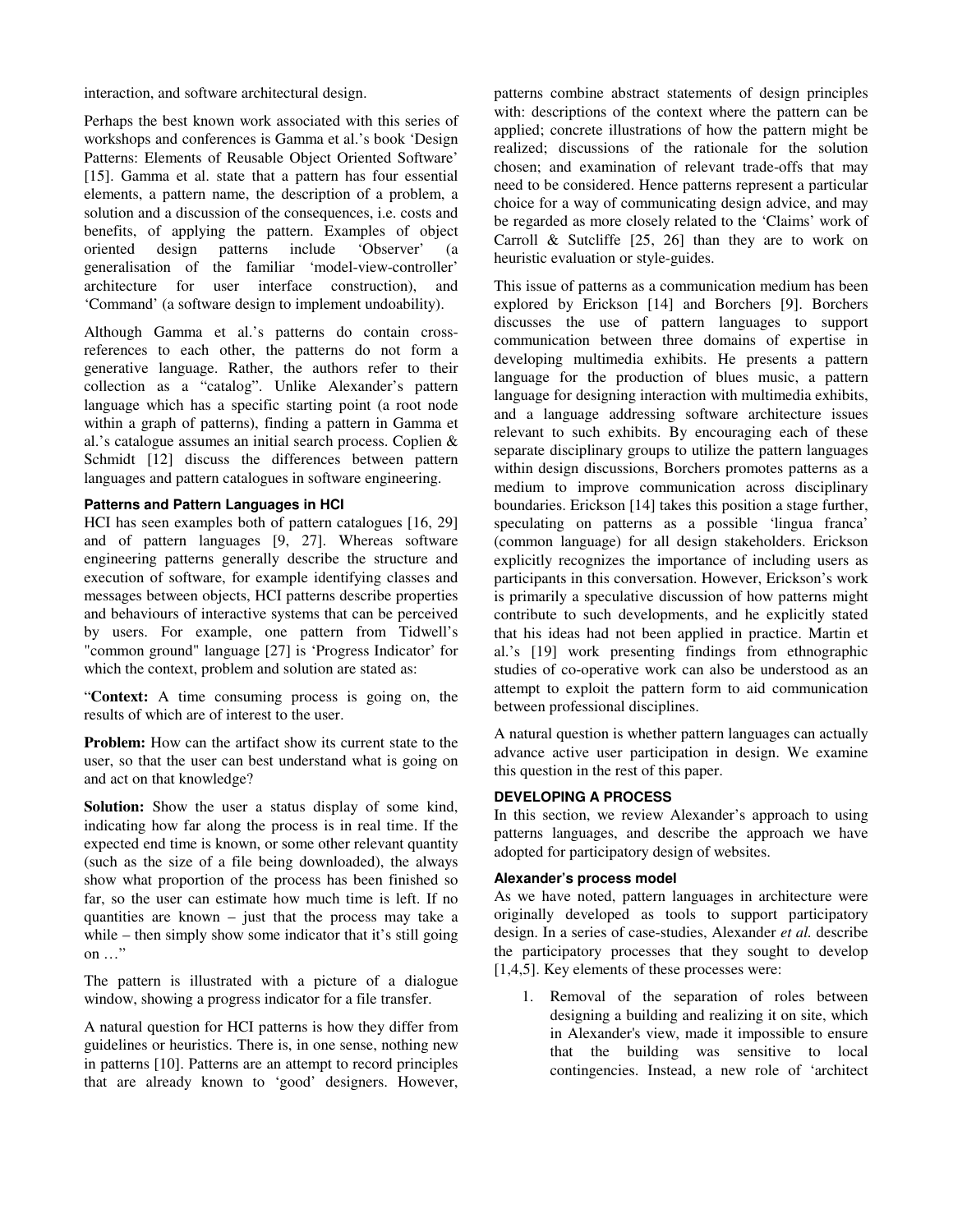builder' was introduced, responsible for both assisting the users in design and coordinating building activity on site.

- 2. The architect builder introduced the users to the patterns in order to support localized control of design. The whole user group addressed patterns covering large-scale issues, such as the relative positions of buildings. As the design progressed, sub-groups considered smaller scale details that particularly affected them. The groups or individuals were asked to consider the patterns, criticize and adapt them to their own situations, and to use them to develop their own designs.
- 3. When developing designs, users were encouraged to use sketches, and to pace and mark out their designs on the ground where building was to take place. This was important to help them visualize the effect their proposals, in the specific context.
- 4. Within the building process, Alexander sought to use approaches that supported what he called 'gradual stiffening'. This approach sought to avoid the drawbacks of premature commitment in design, by permitting late adaptations to designs.

# **A process for interaction design**

In seeking to apply pattern languages to interaction design we have adapted Alexander's process, combining it with recognized methods from the participatory design traditions in HCI. Our process is as follows.

- 1. A designer-facilitator works with the user to develop the design. This designer-facilitator role reflects Mumford's view of a facilitator as one who "will assume the role of guide and helper and assist a user design group to move purposefully along the road leading to a successful system" [22, p.263]. Our designer-facilitator was actively involved with the users during paper prototyping asking questions to make the users think and justify their choices. The facilitator is also involved between sessions in developing more detailed prototypes.
- 2. Phased introduction of patterns, to deal with different scales of the design problem. For example, the user may first be encouraged to consider content issues, followed by general structural and navigation elements, finishing with attention to detailed layout decisions. This sequencing is reflected in the network structure of the pattern languages we have used. In our work to date, we have not considered the issue of designing with multiple user groups.
- 3. Concrete representations such as storyboards and

paper prototyping are used as the primary medium for early design. Users are encouraged to sketch their own ideas, and to make notes about features they would like to include in the design.

4. Iterative development beginning with paper prototypes and sketches, moving through mockups of these designs using web authoring tools, towards finished products. This approach mimics Alexander's 'gradual stiffening' and relates well to work in HCI such as Shipman and McCall's [24] notion of 'incremental formalization'.

# **Using patterns in website design**

In order to test whether pattern languages could be used effectively in participatory design of interactive systems, we have developed two pattern languages, each of which deals with a specific class of website.

The first language addresses the design of travel websites. The language was developed by selecting previously published patterns that address the general issue of interactive systems design, and adapting them to reflect the specific functions and needs of a travel website [23]. This language has been used in seven simulated design exercises, in which different users were asked to develop paper prototypes. The users ranged in experience from a retired teacher with no experience of using the web to a trainee web designer. At the start of the session, users were told that following the patterns was not compulsory, and that the illustrations were examples only and not definitive 'best practice'. Design sessions varied between 1 and 2 hours. After each session, users were interviewed to about reactions to the exercise and to the pattern language.

The second language deals with the design of a web-based learning resource. This language addresses pedagogical, as well as interface design issues. The pedagogical patterns examine appropriate active learning activities to include in a learning resource, for example collaborative learning, exploratory learning and learning by doing. The interface and web design patterns address issues of structure, layout, navigation and user actions. This language was used in six simulated design exercises to develop paper prototypes, and in three further extended studies, in which these initial designs were further developed working through iterations of static HTML and then dynamic web designs. All users in this case were lecturers or students, or both, with some experience of web usage but from a range of academic disciplines. An example pattern from the on-line learning language is shown in the appendix.

In both cases, design work using the languages was videotaped to support analysis of the interaction between users, the designer-facilitator and the design artefacts.

Based on a preliminary (informal) analysis of the data from these studies we identified a number of important issues that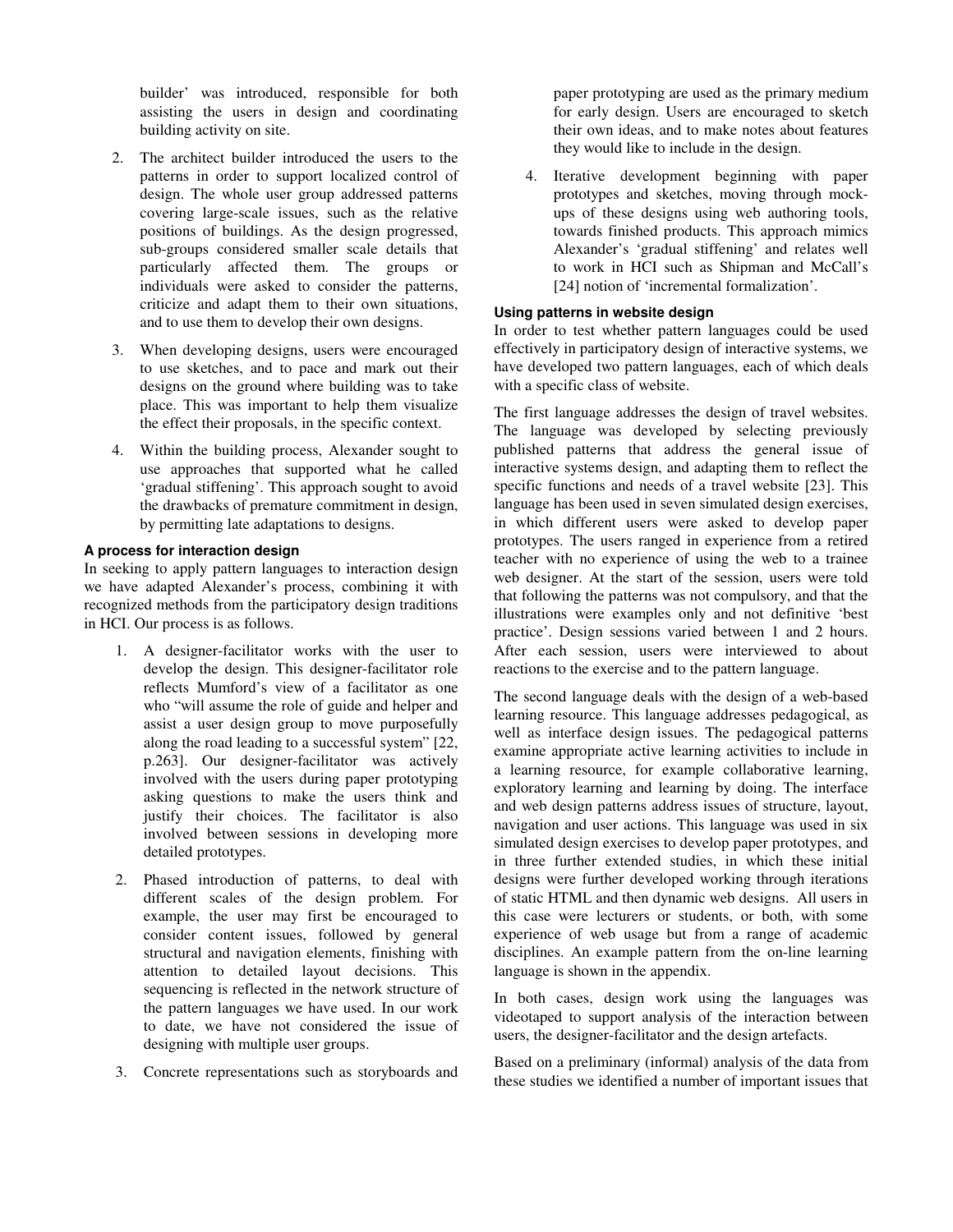require further examination. These issues involve questions of both the form of pattern languages, and processes that utilize such languages in participatory design. In the next section we present our observations on the use of pattern languages in design exercises.

# **ISSUES ARISING FROM THE STUDY**

In practical design activities, a pattern language cannot be viewed solely as an abstract information source. We must recognize that pattern languages are instantiated by specific physical artefacts, and the structure of those artefacts may have a significant effect on design activity.

# **Wording the language**

The writers of patterns in software engineering have long recognized the care that must be taken in producing a pattern. In software engineering, patterns are developed through successive processes of drafting and revision within 'writers workshops'. Meszaros and Doble [20] present a 'pattern language for pattern writing', that offers guidance on clarity of expression. Meszaros & Doble suggest that pattern writers should identify a clear target audience [pattern D1], and then tailor the terminology of the language to that audience [pattern D2], avoiding detailed explanations of terms that will be familiar to this welldefined group. A recognized consequence of this decision is that "The pattern or pattern language may not be understandable to those readers outside the target audience if the terminology is too specialized."[20, p. 557].

We began with patterns developed for a target audience of other interaction designers, and then made modifications. However, our users were far more diverse in background than this. There were substantial differences in the time spent reading and studying each pattern. Some users appeared to look at the illustrations only, others spent about 20 seconds on each pattern, reading mainly the bold text and looking at the diagrams, whereas some spent as much as 90 seconds reading each pattern in detail. Writing clearly for such a diverse audience presents a significant challenge. It is clear that the 'designer-facilitator' has an important role in supporting users, helping them to interpret the patterns, and interpreting users' statements. We should also be aware of a possible bias towards users who are more comfortable with large amounts of text.

Most of our users appeared to understand the patterns. The fact that the design domain (web pages) was familiar to most of our users was perhaps helpful in this respect. However, we did encounter some problems. One of the patterns we used included the word 'frames' in the context of laying out a web page. One user (a trainee web designer) challenged the pattern, arguing against the use of frames. Another user (a lecturer in a non-computing subject) did not recognize the term, and the facilitator had to repair this breakdown by explaining frames as an implementation technique to break up a page into sub-areas.

This problem could be more acute where patterns are used to design systems that are less familiar to users. For example, at the current time, many users will not be familiar with designs and styles for mobile or wearable systems. Writing patterns to support user participation in such design will present a greater challenge.

# **The layout of individual patterns**

In presenting individual patterns we followed the typographic style adopted by Alexander [2] and by Borchers [9]. This style presents a motivating illustration first. In Alexander's language, this motivating illustration is a photograph of some physical space or object that instantiates the pattern. In Borchers's language, each pattern is illustrated either by a photograph of a user interacting with a system, or a screen shot of a system that exhibits the pattern. In our travel website language, each pattern was illustrated by a screen-shot of a web page that illustrated the use of the pattern. As with Borchers's language, our illustrations were the very first element of the pattern following immediately after the title.

In practice, we found that some users made extensive reference to the illustrations, often without referring to the accompanying text. The users' heavy reliance on the illustrations has two potential disadvantages.

Firstly, the illustrations may give rise to derivative designs, which simply copy "solutions" from the illustration. For example, the pattern "Step by Step" was illustrated by a screenshot from RyanAir.com, that used a circle to represent each step of booking a ticket, and most of our users adopted a similar approach. One user even equated the pattern with the example picture, indicating that the ones she found useful were those with the illustration, the "pattern", which she had incorporated into her design.

Secondly, we observed users referring to multiple illustrations from different patterns when developing their designs. This suggests that if an illustration contains elements that are peripheral to the pattern in which it resides, then users might interpret these elements as recommended practice, even though the pattern author might not wish to recommend these particular decisions.

These disadvantages may be exacerbated by the fact that our illustrations were placed in a prominent position in the layout of the patterns. Some users suggested alternative layouts. These included: placing the problem and solution first, with the explanatory text appearing later; placing screen shot(s) at the end; and using multiple illustrations.

In the design sessions, users reported that they read the problem and solution text, and looked at the illustrations, but only a few of our users actually read the explanatory text. Even where users had not had the opportunity to read the patterns in advance, they typically spent less than 30 seconds reading the pattern before continuing with the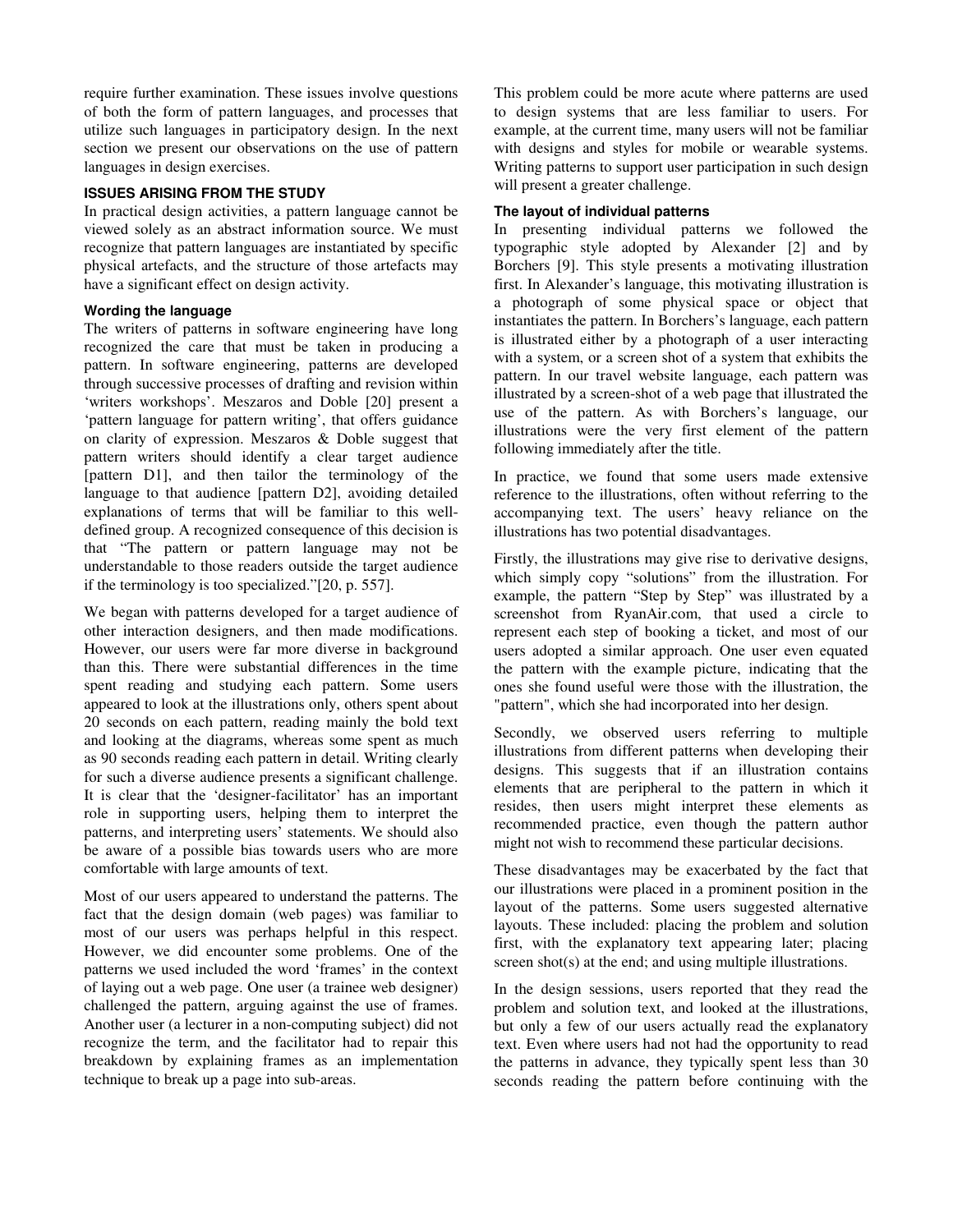design exercise, suggesting that they were not reading the explanatory text in depth. One user observed: "The style is …quite wordy and could be put more succinctly" (Study2b, User 1). There is clearly a need to reconsider the depth and wording of patterns as well as the layout.

# **The form of the language**

We have experimented with a variety of different physical forms for the pattern language. In the first instance we presented the patterns on single sided A4 paper. Each pattern was presented on one or two sides of paper, stapled together if necessary. In later experiments, we used double sided paper, protective plastic wallets and a ring binder (with dividers) to organize the language.

It appears to be important to be able to handle each pattern individually. This makes it easier for the designer facilitator to introduce patterns into the design discussion, either individually or in small sets. It also enables the user to browse through patterns that they have already seen to find ideas that they feel are useful. During design, users occasionally make reference to information they have previously seen in a pattern, and can indicate this by pointing to an individual pattern, or to a pile of patterns.

During design sessions, we noticed that users progressively handled the patterns more and more, occasionally placing patterns that they had used in a pile away from the designerfacilitator's seat. This may suggest an expression of 'ownership' of patterns, which would be a positive indication user participation.

Our results suggest that the physical affordances of the language are significant for participatory design and that, consequently, efforts to organize pattern languages in hypertext may lose important qualities.

#### **USING PATTERN LANGUAGES Handling the language**

Our results indicate that the behaviour of the facilitator is critical to the effective use of the language. Without exception, users felt that the involvement of the facilitator was vital, the following comment being typical: "at first there was a lot of information and it was important to have you there for guidance and reassurance" (Study 2a, User 1). However, as the sessions progressed, the users were more able to navigate through the language and select patterns themselves. This allows the locus of control over the session gradually to shift from facilitator to user.

The results from our first study suggested that an effective approach is for a small number of patterns (typically between one and four) to be presented together. Users are able to read the problems and solutions quickly before continuing with design. This practice can be used to help the user focus on a small number of relevant usability issues, whilst developing or reviewing some part of the design. We adopted this approach consistently for our second study. We also found it helpful to verify the user's understanding after each set of patterns was introduced, asking questions such as 'what does that pattern suggest to you?'.

In recommending this practice, we should include the proviso that the facilitator must be responsive to user interests. For example, during one session a designerfacilitator is heard to say "*you're jumping ahead, you're good at this*" (Study 1, to User 1) whilst looking for a pattern that was appropriate to the users current focus. In another session, the user indicates that they want their students to examine a series of alternative presentation styles in order. In response, the facilitator suggests looking at a group of patterns that deal with 'step-by-step' instructions (Study 2a, User 6).

The set of patterns can also be used as a "checklist", to ensure that all the issues have been discussed. This can occur in two different ways. Either the list of patterns can be used at the end of a session to check whether all issues have been discussed, and / or the facilitator can use the list to monitor progress, noting when each pattern is used, and constantly reflecting on which pattern to introduce next.

In comparing the designs produced by users, we found that where the patterns were not explicitly managed and presented by the facilitator to the user, certain issues were overlooked. For example, one pattern for travel websites recommends providing feedback about delays that occur when queries are processed. This issue was only considered when the facilitator specifically introduced the pattern. The same result occurred for the idea of including links to other useful sites (e.g. car-hire & hotel booking).

#### **Breakdowns and repair**

During the design sessions, breakdowns in communication occurred on many occasions. In such situations, the facilitator is required to identify and repair the breakdown. We observed such breakdowns at three different levels.

At the level of the pattern language artefact, breakdowns may occur where the user misinterprets the intention of a pattern, or of the language. For example, one user reported that when she was told about the hierarchical organization of the patterns, she became concerned that this was a direction to make her website design hierarchical. Another user became confused about the intent of a pattern: "I'm not really sure what it is advising me to do" (Study 2a, User 1). Often the facilitator can avert such breakdowns by discussing ideas from patterns as they arise. Users should feel able to challenge the advice contained in a pattern. Alexander also encouraged this type of dialogue [4].

A second level of breakdown concerns the organization of the design process. Users may be familiar with other design practices such as brainstorming, use of checklists, or spending time studying a large selection of examples before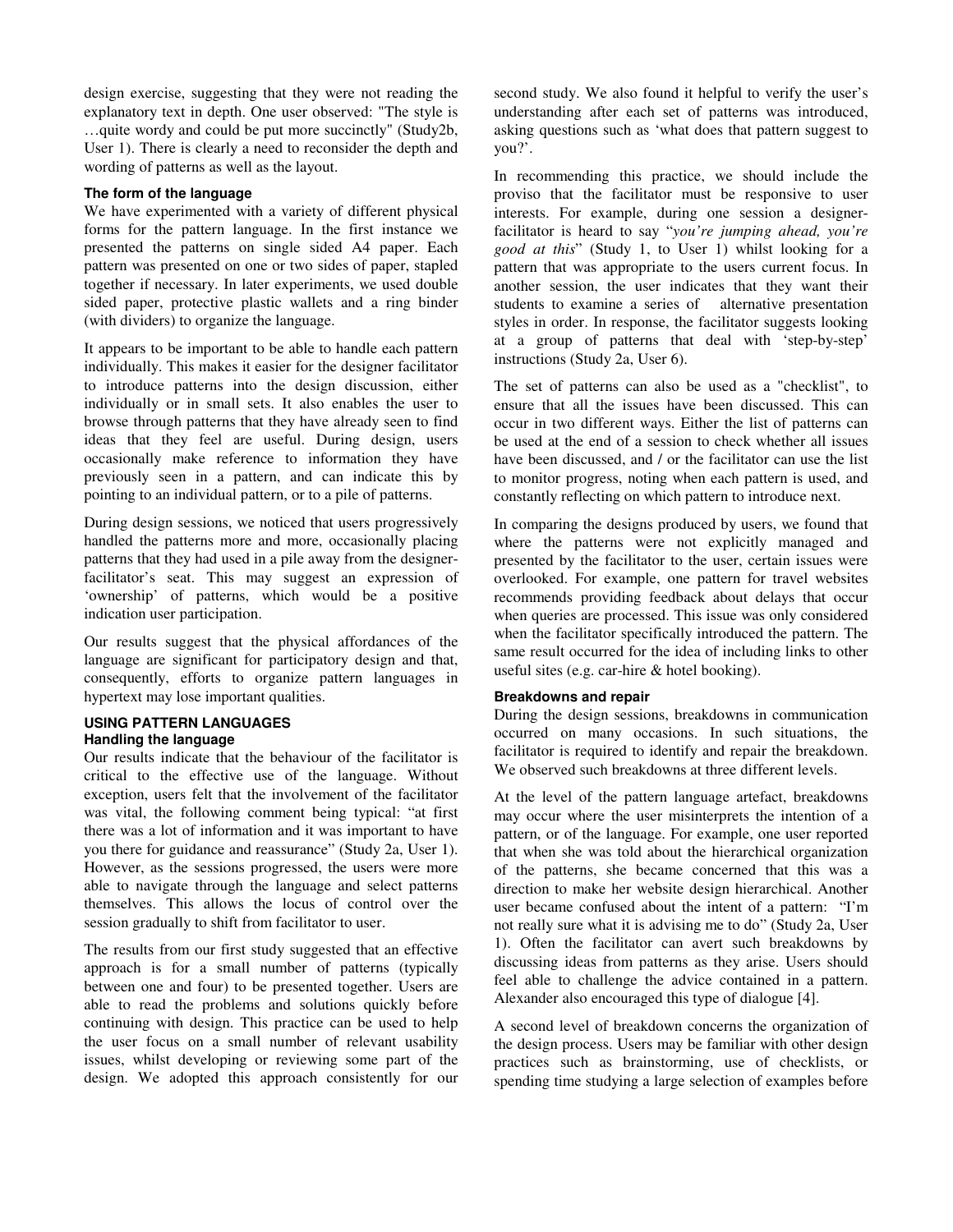beginning to produce design ideas. Facilitators need to be aware that users may have previous experiences of design processes that will influence their expectations of the design activity. These expectations can be a source of breakdowns in the design process, and our use of patterns to support participation must itself be negotiable.

Finally, breakdowns can occur at the level of the domain. Our first pattern language was intended to support the design of 'travel' websites. Most of the examples used in the language were drawn from rail and air travel sites (e.g. totaljourney.com, theTrainLine.com, RyanAir.com, EasyJet.com and SingaporeAirlines.com). In one design session, the user interprets 'travel' in terms of package holidays. During the design session she uses the phrase 'holiday site', requests options to select 'hotel or selfcatering', and wants to see information on 'transfer time' from the airport to her hotel. These concerns are not well represented by the language, and the facilitator did not recognize this divergence of interests.

These events illustrate the important role of the facilitator in monitoring the progress of the design session for possible breakdowns, and repairing breakdowns when they occur. Whilst breakdowns and repairs are a natural part of any participatory design process, it may be that the use of a pattern language (or any other external advisory artefact) introduces new potential sources of confusion.

#### **The authority of external design advice**

The pattern language embeds design advice in a form that is separable from the facilitator, contrasting with the more typical situation in participatory design where advice is offered verbally by a single named individual. This externalization can have a variety of consequences. On the one hand, users may feel more able to challenge the advice offered, since they do not perceive such challenges as a direct conflict with an individual facilitator. On the other hand, users may perceive written information as carrying greater weight than an individual's comments. The behaviour and statements of the facilitator in respect of the language may have an important effect on this balance.

In our design sessions, we tried to present the pattern language as an advisory tool that the user was free to make use of but that required interpretation to the user's specific circumstances. However, as design progressed, facilitators made significant statements that indicate alternative levels of authority should be accorded to the language. For example, we have observed facilitators making the following statements when introducing particular patterns in different situations: "… you might want to have a look at some of these things …"; (Study 1, to User 1)"we don't have to bother about 'language of site' … would you just want it in say English…" (Study 1, to User 7); and "these patterns, they're very much based on … grounded on … usability research ... so what they're actually sort of saying in them has been found through research …"[Study 2a, to User 5]. Such statements may significantly alter a user's attitude to the information presented in the language.

Certainly some users expressed their "trust" in the patterns, and indicated that they were happy with their designs because the patterns were "correct" (Study 2a, Users 5, 3). This was an unintentional consequence but one which has important implications. The issue of how to introduce materials and practices at the start of participatory design sessions is recognized in the literature [21], but our results show that facilitators might influence users attitudes to patterns throughout design sessions.

Alexander's work also highlights issues of the authority associated with patterns. The patterns in [2] are each rated with a number of stars reflecting the authors' confidence in the correctness and universality of the pattern. In [4] Alexander reports on a conflict in which the users did not agree with a pattern (entrance transition) that he regarded as fundamental. In this case, Alexander insisted that the pattern was adopted in the design but did so without disadvantaging the users (no family had to sacrifice any of their own choices in order to have this feature). In the end, all users agreed that the feature enhanced their homes. This is an interesting example of the resolution of conflict between user and designer. In this case the authority of the pattern was high and therefore was adopted, even though users could not immediately see the benefit. We need to consider how patterns are validated, and how their 'authority' might be mediated, as well as developing our practice in encouraging users to challenge and interpret the pattern within their own context.

#### **DISCUSSION**

In our research, we are investigating ways of using HCI patterns within participatory design, an approach that we view as consistent with Alexander's original writings. Our first investigation dealt with an artificial problem, developing paper prototypes for a travel website. On the basis of that initial investigation, we have developed the approach and applied it, with students and lecturers, to the design of on-line learning resources.

Our results to date, suggest that pattern languages might indeed be useful to support participatory design activities. Overall, users responses were positive, and, once they became familiar with the use of the patterns, they reported that they found the patterns helpful. Of course, we must question the extent to which these positive responses can be attributed to the use of the pattern language, as opposed to the experience of paper prototyping or factors relating to the facilitator.

### **Related work**

The majority of previous work on pattern languages in HCI has focused on the problem of identifying and documenting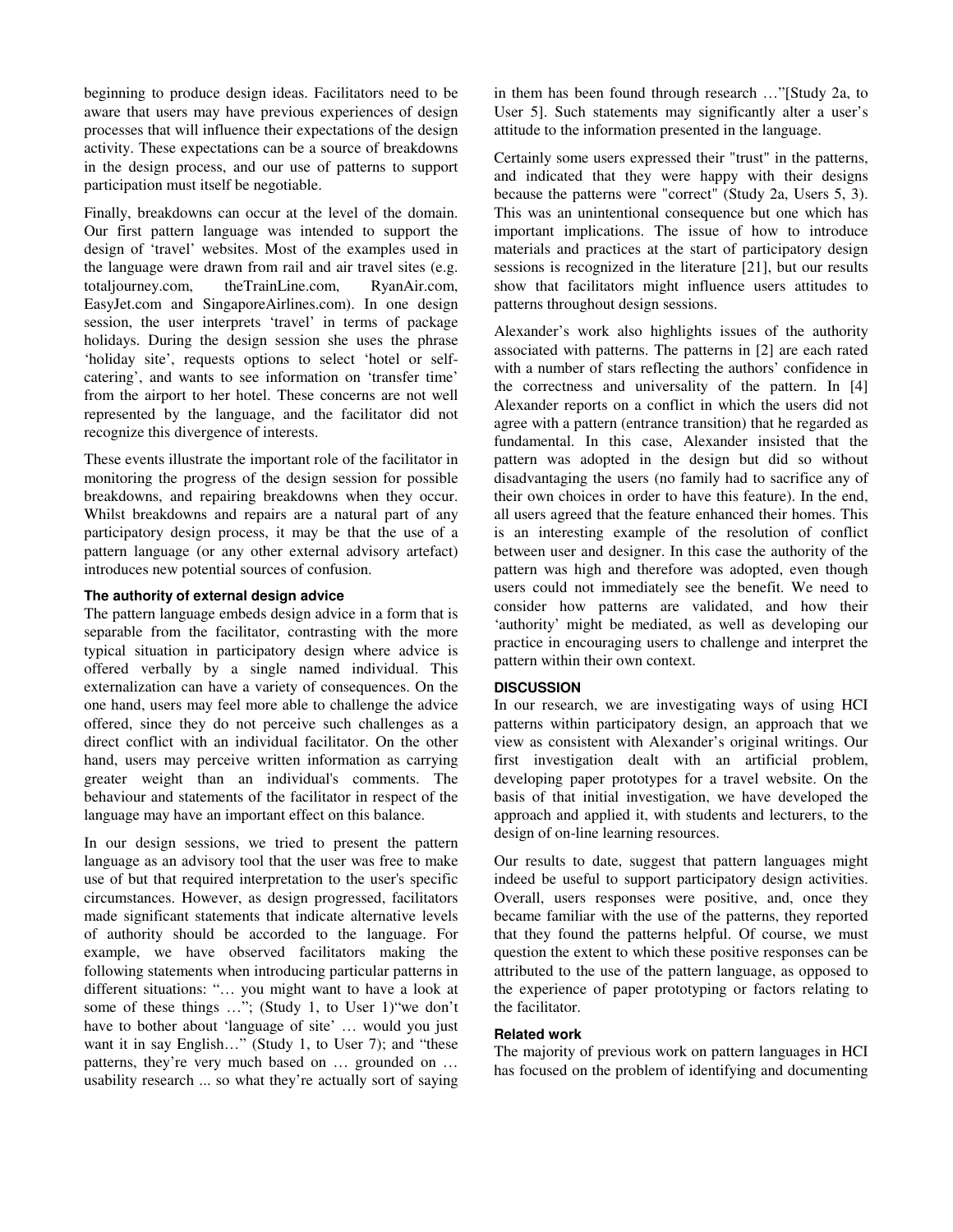patterns. See [9, 16, 19, 27, 29]. In our work we have explicitly sought to avoid writing new patterns, preferring to investigate the problems of applying patterns in practice. Other researchers are also beginning to investigate these issues [31]. This practical focus places our work in close relationship to work on 'Tools for Working with Guidelines' [28]. van Welie et al. [30] suggest that patterns could be superior to guidelines as tools to support design practice, but do not provide detailed evidence. Henninger [17] discusses the application of patterns to multiple projects in an organizational learning framework. However he does not examine participatory design, or present analysis of the processes of applying patterns within design. We are not aware of any other work, to date, investigating HCI pattern languages as aids to user participation.

#### **Further work**

If we are to realise the full potential of pattern languages to support active user participation in design, our work raises questions of both the pattern language form and facilitation methods that require further work.

With regard to the form of patterns, we are concerned about wording, layout and physical affordances of pattern languages. Our results suggest that users did not find the Alexandrian layout particularly accessible. We are exploring different formats, including "cut down" versions and different orderings of text and illustration.

We also need to refine the facilitation process to enable users to understand the process and the pattern language and to negotiate solutions suited to their own contexts. Alexander viewed pattern languages as fluid and evolving through use. In our studies we saw how this might happen through negotiation and discussion with users. However, our evidence also suggests that some users rely (heavily) on the patterns as authoritative guidance. We need to examine ways of validating patterns, and facilitation practices that emphasise interpretation of patterns in the local context, and the possibility of challenging patterns.

Our ongoing work is to investigate these issues with more users and over longer time frames. We are revising the online learning language and will develop and use it with a broader range of educators and students in real design activities. We are also engaged in the development of a medical portal website in collaboration with a group of users. We are evaluating a range of pattern language formats and hope to apply pattern languages in more realistic scenarios involving groups of stakeholders, rather than small numbers of individuals.

Finally, we need to investigate the issue of the quality of the outcomes. Alexander was seeking the "Quality without a Name" [3]. Both the process itself and the products that are developed through it, should contribute to improvements in the quality of life of participants. In our future work we hope to examine whether our pattern languages and processes can help to achieve this aim.

# **ACKNOWLEDGEMENTS**

We acknowledge the support of our respective institutions for this research. We would like to thank the participants in our design studies for their cooperation and Kay Plowman for initiating the Travel Web Site Language.

# **REFERENCES**

- 1. Alexander, C., Silverstein, M., Angel, S., Ishikawa, S., and Abrams, D., 1975. *The Oregon Experiment*. Oxford University Press, NY, USA.
- 2. Alexander, C., Ishikawa, S., Silverstein, M.,Jacobson, M., Fiksdahl-King, I., and Angel, S., 1977. *A Pattern Language*. Oxford University Press, NY, USA.
- 3. Alexander, C., 1979. *The Timeless Way of Building*. Oxford University Press, NY, USA.
- 4. Alexander, C., with Davis, H., Martinez, J., and Corner, D., 1985. *The Production of Houses*. Oxford University Press, NY, USA.
- 5. Alexander, C., Neis, H., Anninou, A. and King, I., 1987. *A New Theory of Urban Design*. Oxford University Press, NY, USA.
- 6. Anderson, B., 1993. Addendum to the Proceedings of OOPSLA '92. Workshop Report: Towards and Architecture Handbook. *OOPS Messenger* 4(2),  $109 - 113.$
- 7. Anderson, B., Coad, P and Mayfield, M., 1994. Addendum to the Proceedings of OOPSLA '93. Workshop Report: Patterns: Building Blocks for Object Oriented Architecture. *OOPS Messenger*  $4(2)$ ,  $107 - 109$ .
- 8. Bayle, E., Bellamy, R., Casaday, G., Erickson, T., Fincher, S., Grinter, B., Gross, B., Lehder, D., Marmolin, H., Moore, B., Potts, C., Skousen, G. and Thomas, J., 1998. Putting it all together: Towards a pattern language for interaction. *SIGCHI Bulletin*, *30*, 1, 17-33.
- 9. Borchers, J., 2001. *A Pattern Approach to Interaction Design*. Wiley, Chichester, UK.
- 10. Cline, M.P., 1996. The Pros and Cons of Adopting and Applying Design Patterns in the Real World. *Commun. ACM* 39(10) 47 – 49.
- 11. Coad, P. & Mayfield, M., 1993. Addendum to the Proceedings of OOPSLA '92. Workshop Report: Patterns. *OOPS Messenger* 4(2), 93 - 95.
- 12. Coplien, J. & Schmidt, D., 1995. *Pattern Languages of Program Design*. Addison-Wesley,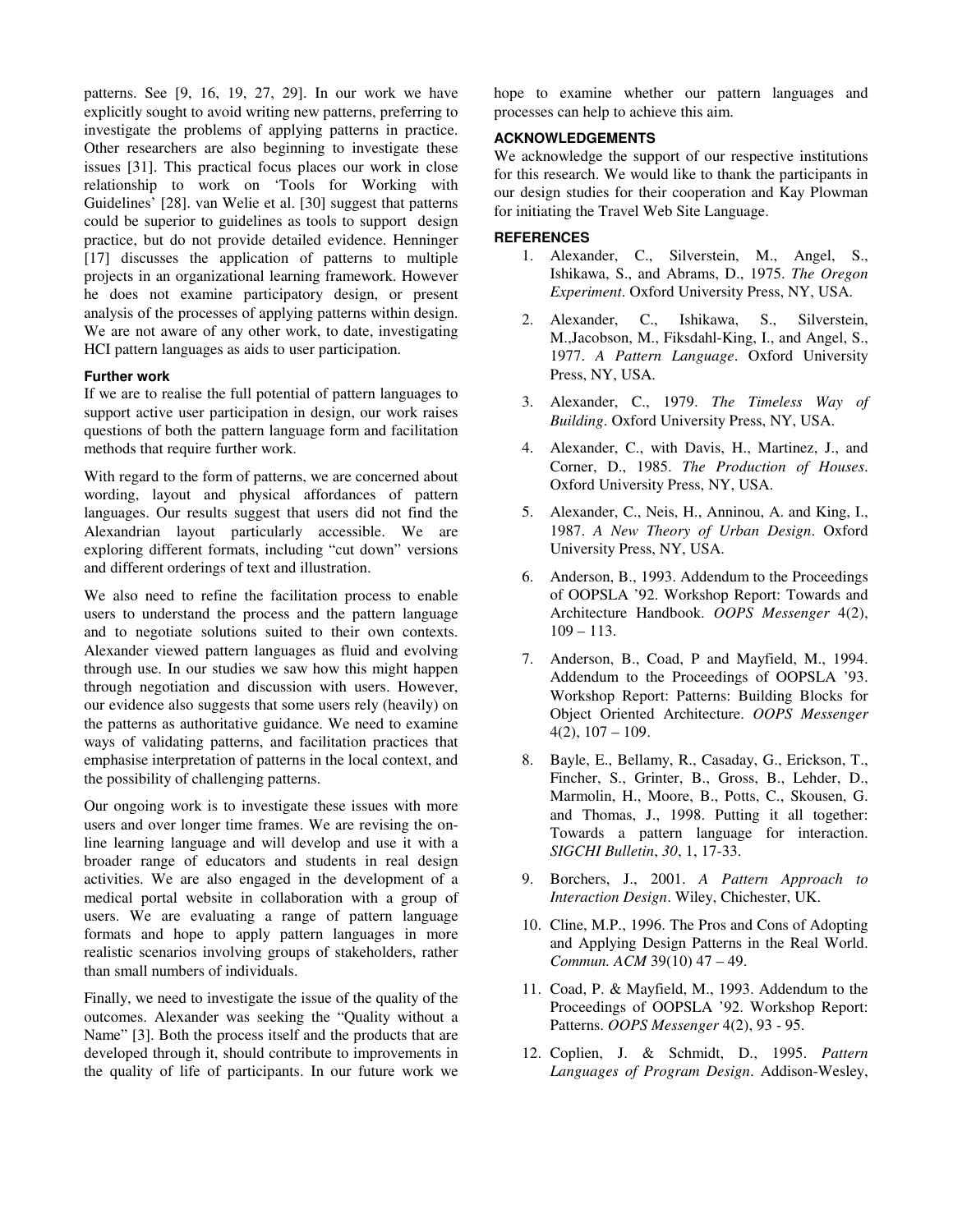Reading MA., USA.

- 13. Ehn, P. & Kyng, M., 1991. Cardboard Computers: Mocking-it-up or Hands-on the Future, pp. 169 – 196 in *Design at Work: Cooperative design of Computer Sysetms,* Greenbaum & Kyng, Lawrence Erlbaum Associates, Hillsdale NJ., USA.
- 14. Erickson, T., 2000. Lingua Francas for Design: Sacred Places and Pattern Languages, in *Designing Interactive Systems: processes, practices, methods and techniques* ACM Press, New York, NY, USA. 357-368.
- 15. Gamma, E., Helm, R., Johnson, R., and Vlissides J., 1995. *Design Patterns: Elements of Reusable Object-Oriented Software.* Addison-Wesley, Reading, MA., USA.
- 16. Griffiths, R. & Pemberton, L. The Brighton Usability Pattern Collection. http://www.it.bton.ac.uk/cil/usability/patterns/
- 17. Henninger, S., 2001. An Organizational Learning Method for Applying Usability Guidelines and Patterns. In Little, M.R. and Nigay, L. (Eds.) *Engineering Human-Computer Interaction*. LNCS 2254. Springer, Berlin, Germany 141 – 156.
- 18. King, I., 1993. Christopher Alexander and Contemporary Architecture. Special issue of *Architecture and Urbanism*, August 1993.
- 19. Martin, D., Rouncefield, M., Rodden, T., Sommerville, I. and Viller, S., 2001. Finding patterns in the fieldwork, In *Proceedings of ECSCW '01*. Kluwer, Bonn, Germany.
- 20. Meszaros, G. & Doble, J., 1996. A Pattern Language for Pattern Writing. In Martin, R., Riehle, D. & Buschmann, F. (Eds.) *Pattern Languages of Program Design, 3*, Addison Wesley, Reading MA. USA. 529 – 574.
- 21. Muller, M. J., 2001. Layered Participatory Analysis: New Developments in the CARD Technique. In *CHI Letters*, 3(1) 90 - 97.
- 22. Mumford, E., 1993. The Participation of Users in Systems Design. In Schuler, D & Namioka, A. (Eds.) *Participatory Design: Principles and Practices*, Lawrence Erlbaum Associates, Hillsdale, NJ. USA, 257-270.
- 23. Plowman, K., 2001. A pattern language for travel website design. MSc Dissertation. School of Computing and Management Sciences. Sheffield Hallam University, UK.
- 24. Shipman, F. & McCall, R., 1999. Supporting Incremental Formalization with the Hyper-Object

Substrate. *ACM Transactions on Information Systems,* 17(2), 199-227.

- 25. Sutcliffe, A G & Carroll, J M, 1999. Designing Claims for Reuse in Interactive Systems Design, *International Journal of Human-Computer Studies*, 50(3), 213-242.
- 26. Sutcliffe, A G., 2000. On the Effective Use and Reuse of HCI Knowledge*, ACM Transactions on Computer-Human Interaction*, 7(2), 197-221.
- 27. Tidwell, J., 1999. Common Ground: A Pattern Language for Human-Computer Interface Design. http://www.mit.edu/~jtidwell/common\_ground\_onefile. html
- 28. Vanderdonckt, J. and Farenc, C. (Eds.), 2000. *Tools for Working with Guidelines.* Springer, Heidelberg, Germany.
- 29. van Welie, M., 2001. *Amsterdam Collection of Patterns in User Interface Design*. http://www.welie.com
- 30. van Welie, M., van der Veer, G.C. and Eliens. A., 2000. Patterns as tools for user interface design. In [28], 313 – 324.
- 31. van Welie, M., Mullet, K. and McInnery P., 2002. Patterns in Practice. Workshop at CHI 2002. Minneapolis, MN, USA. 21<sup>st</sup> April 2002.
- 32. Wynn, E. and Novick, D.G., 1995. Conversational Conventions and Participation in Cross-Functional Design Teams. In Proceedings of COOCS, 95, ACM Press, 250 – 257.